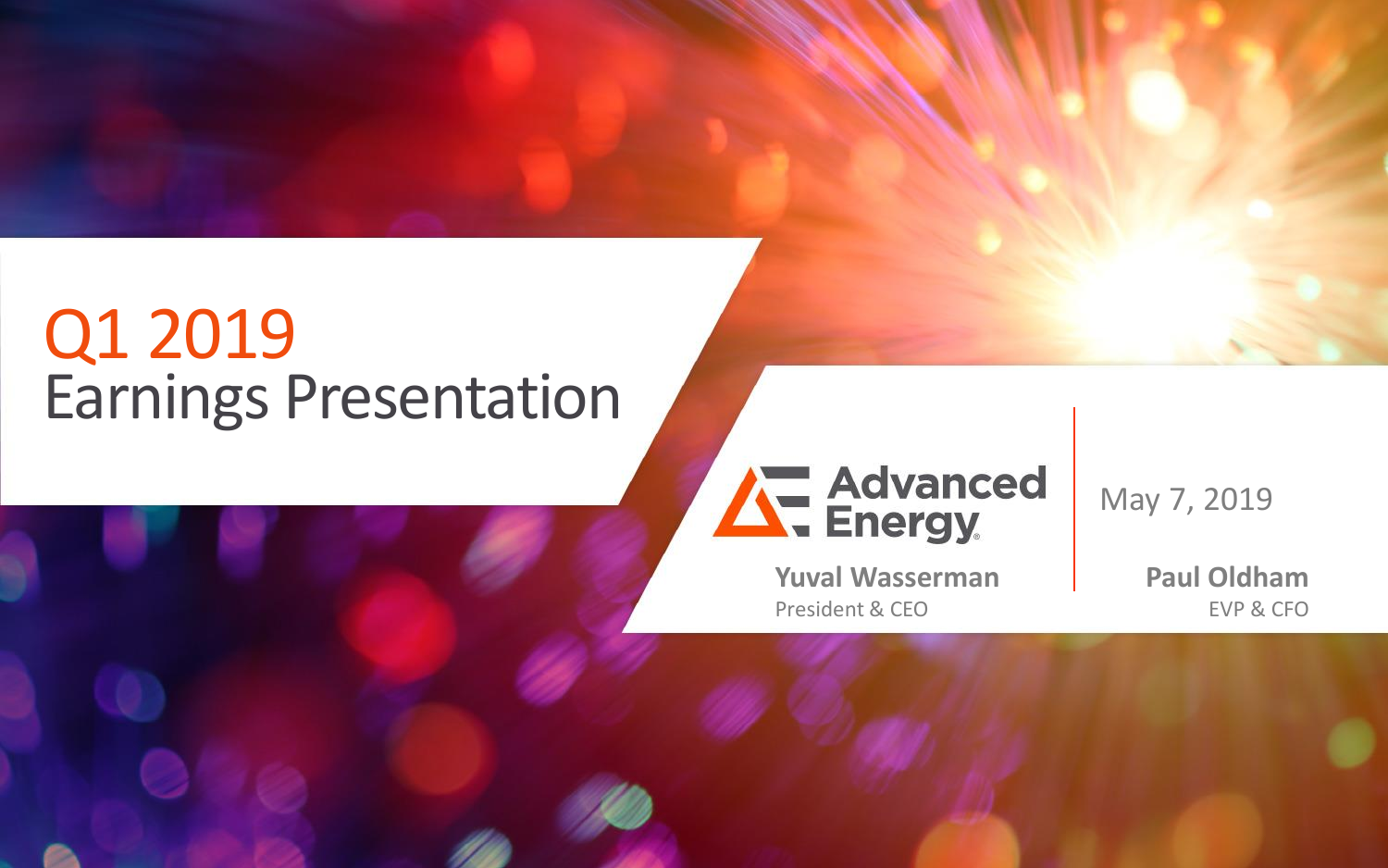### Safe Harbor Statement

The company's guidance with respect to anticipated financial results for the second quarter ending June 30, 2019, potential future growth and profitability, our future business mix, expectations regarding future market trends and the company's future performance within specific markets (e.g., statements regarding anticipated semiconductor and industrial market growth) and other statements herein or made on the above-announced conference call that are not historical information are forward-looking statements within the meaning of Section 27A of the Securities Act of 1933 and Section 21E of the Securities Exchange Act of 1934. Forward-looking statements are subject to known and unknown risks and uncertainties that could cause actual results to differ materially from those expressed or implied by such statements. Such risks and uncertainties include, but are not limited to: (a) the effects of global macroeconomic conditions upon demand for our products and services; (b) the volatility and cyclicality of the industries the company serves, particularly the semiconductor industry; (c) delays in capital spending by endusers in our served markets; (d) the accuracy of the company's estimates related to fulfilling solar inverter product warranty and post-warranty obligations; (e) the company's ability to realize its plan to avoid additional costs after the solar inverter wind-down; (f) the accuracy of the company's assumptions on which its financial statement projections are based; (g) the impact of product price changes, which may result from a variety of factors; (h) the timing of orders received from customers; (i) the company's ability to realize benefits from cost improvement efforts including avoided costs, restructuring plans and inorganic growth; (j) the company's ability to obtain in a timely manner the materials necessary to manufacture its products; (k) unanticipated changes to management's estimates, reserves or allowances; (l) changes and adjustments to the tax expense and benefits related to the U.S. tax reform that was enacted in late 2017; and (m) the effects of recent U.S. government trade and export restrictions, Chinese retaliatory trade actions, and other governmental action related to tariffs upon the demand for our, and our customers', products and services and the U.S. economy. These and other risks are described in Advanced Energy's Form 10-K, Forms 10-Q and other reports and statements filed with the Securities and Exchange Commission (the "SEC"). These reports and statements are available on the SEC's website at www.sec.gov. Copies may also be obtained from Advanced Energy's investor relations page at ir.advanced-energy.com or by contacting Advanced Energy's investor relations at 970-407-6555. Forward-looking statements are made and based on information available to the company on the date of this presentation. Aspirational goals and targets discussed on the conference call or in the presentation materials should not be interpreted in any respect as guidance. The company assumes no obligation to update the information in this presentation.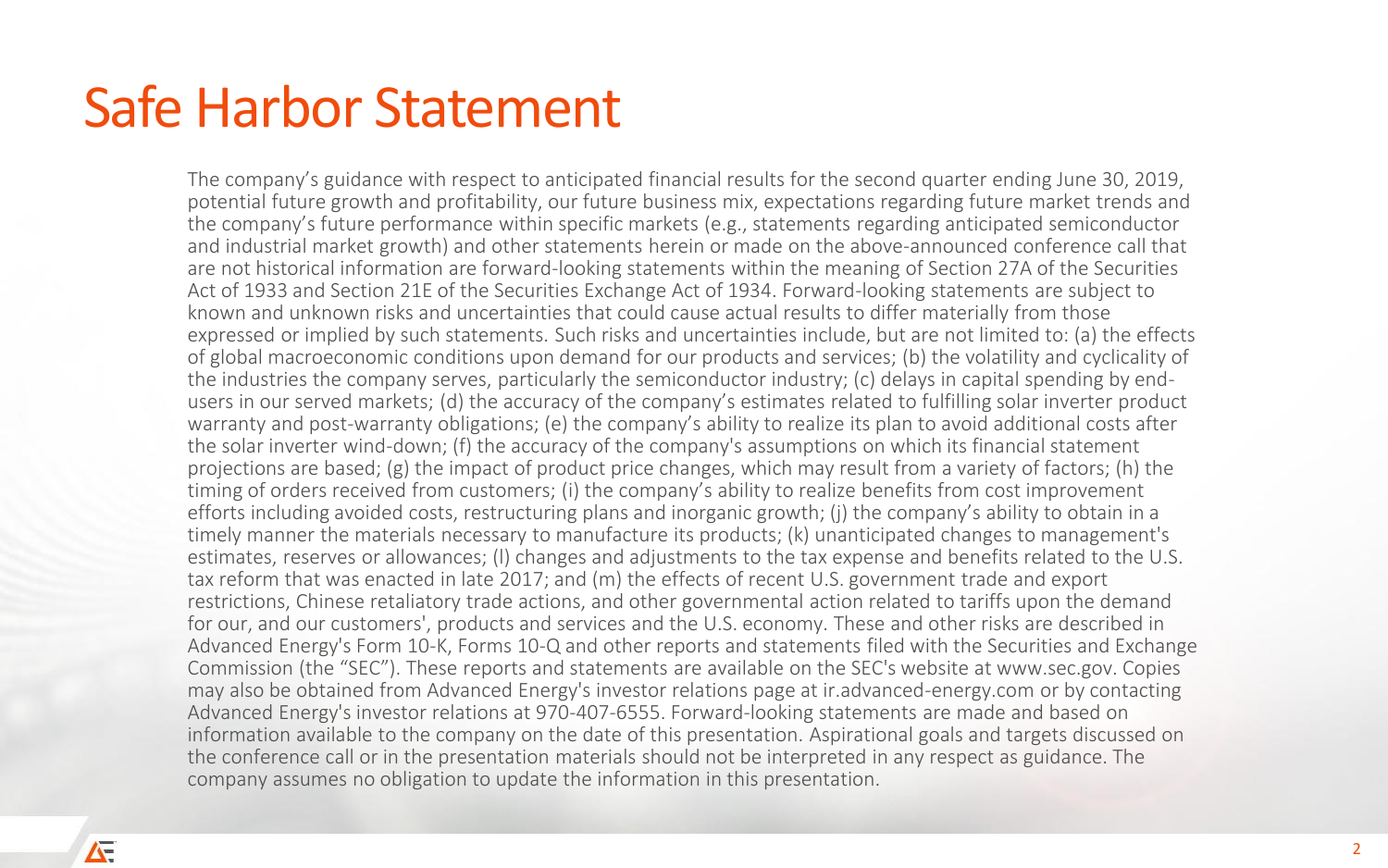# Key Messages

- Q1 revenue within guidance range while non-GAAP EPS above guidance range
	- ― Revenue of \$140.7 million, non-GAAP\* operating margin of 14.5%, and non-GAAP\* EPS of \$0.58 (approx. \$0.47 excluding discrete tax benefit)
	- Macro and market conditions were challenging in Q1 but our team executed to solid profitability
	- ― Q2 to decline modestly due to consumer electronics markets, timing of solar projects and further softening in the DRAM market
- Semiconductor in the early stage of market stabilization
	- ― Near-term environment remains dynamic, but demand from some customers started to improve
	- ― Good progress on our accelerated R&D and new design wins position AE for long-term growth
- Industrial remains solid
	- ― Solar strength offsets FPD weakness and new design wins support a strong 2H'19
- Service is on-track to deliver long-term target of >10% CAGR
- Executing our strategic initiatives in acquisition integration and the second production site

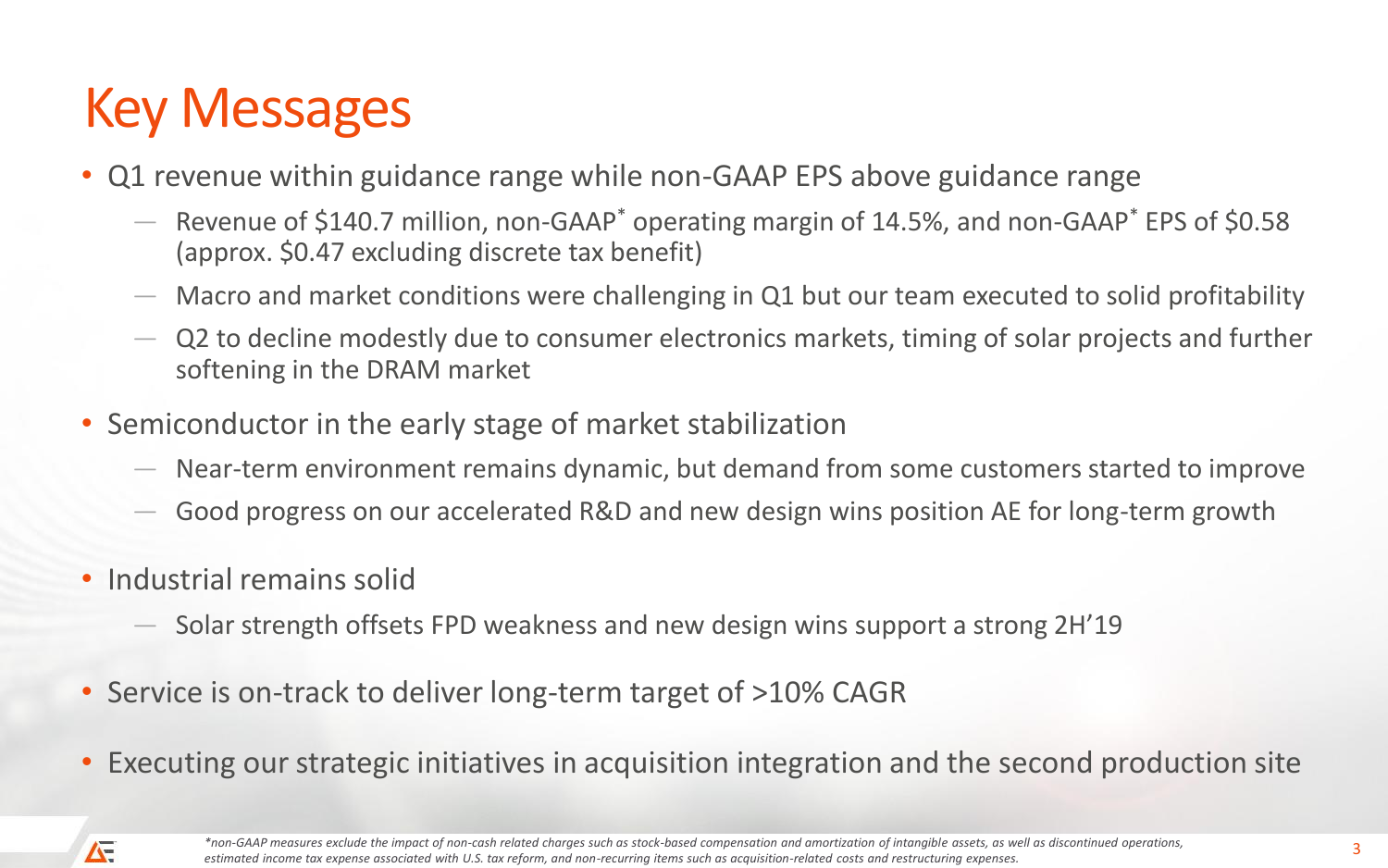# **Semiconductors**

- Semiconductor revenue of \$67.5M, -19% q/q and -50% y/y
	- ― Including service Revenue down -15% and 42% from last years peak
	- ― Environment remains challenging, with incremental weakness in memory partially offset by a pick up in foundry/logic
- Incremental weakness in DRAM, but in early stages of stabilization
	- ― Modest decline in Q2 due to further weakening in DRAM market and continued inventory adjustment by our customers
	- ― Demand from some customers has recovered, while others continues to decline
	- ― Early stage of market stabilization with our 2H'19 revenue remaining around 1H'19 level
- Our accelerated R&D investments and partnership with customers delivered results
	- Secured a critical design win for RF match in one of the leading etch companies
	- Won a PECVD hard mask application at a leading Korean OEM customer
	- ― Completed three RF evaluation programs and started to ship units for Beta testing in fabs
	- The importance of Power in next-generation semi manufacturing processes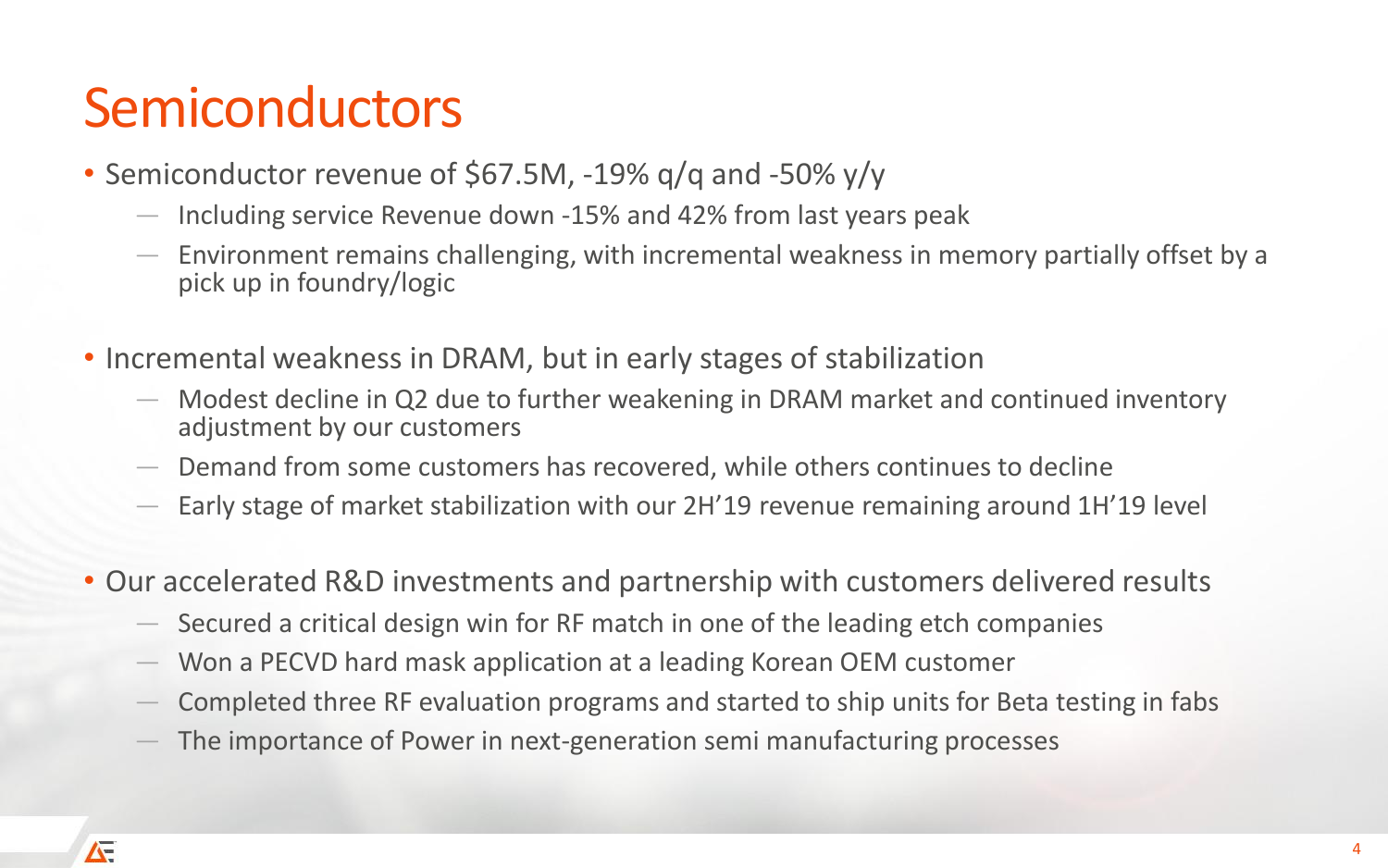## Industrial and Service

- Industrial Technologies revenue of \$44.6M, +7% q/q and +27% y/y
	- Revenue from solar cell manufacturers was strong in Q1, reaching  $2^{nd}$  highest quarterly revenue
	- $-$  Solar project timing impacted Q2, but demand for c-Si cell manufacturing remains strong
	- ― Demand for consumer electronics investments in FPD and hard coating is slowing
	- ― Secured multiple wins in the quarter in solar, medical, foldable OLED and glass production
	- ― Stage set for growth in 2H'19
- Service revenue of \$28.6M, -2% q/q and +17% y/y
	- $\sim$  Seasonality, lower fab utilization in China, and timing of repair impacted in Q1
	- ― Business to improve over the rest of the year
	- ― Divestiture of the U.S.-based grid-tied central inverter service business will reduce our longterm liabilities and focus our service operations on our core business
	- Reiterate service target growth rate of >10% even after divestiture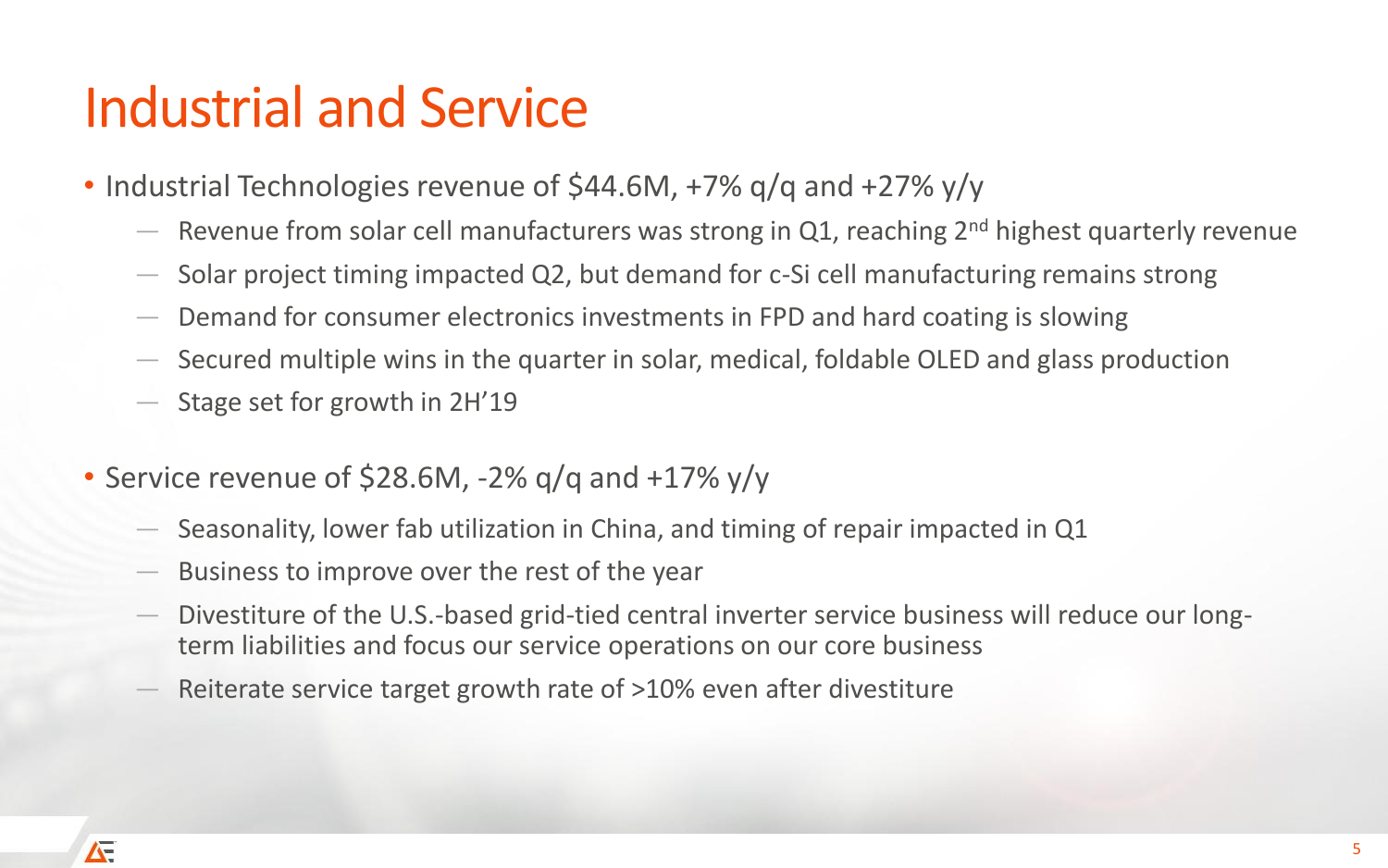# Q1 Revenue by Application

| (\$ in thousands)              | Q1'19     | Q4'18     | Q1'18     | Q/Q        | <b>Y/Y</b> |
|--------------------------------|-----------|-----------|-----------|------------|------------|
| <b>Semiconductors</b>          | \$67,514  | \$83,480  | \$136,010 | $(19.1\%)$ | $(50.4\%)$ |
| <b>Industrial Technologies</b> | \$44,598  | \$41,559  | \$35,199  | 7.3%       | 26.7%      |
| <b>Global Service</b>          | \$28,631  | \$29,122  | \$24,408  | $(1.7\%)$  | 17.3%      |
| <b>Total Revenue</b>           | \$140,743 | \$154,161 | \$195,617 | (8.7%)     | (28.1%)    |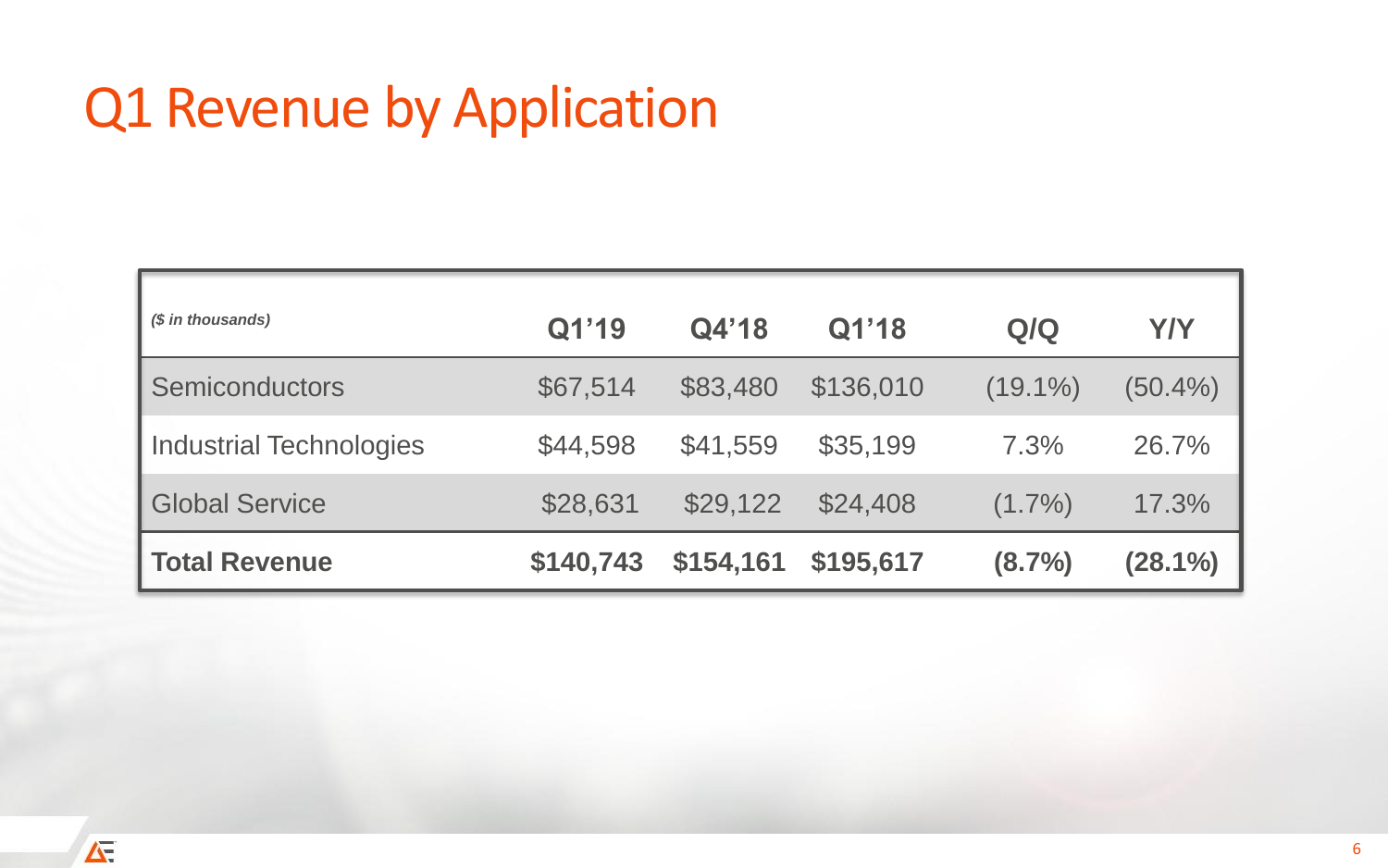# Q1 2019 Income Statement

| (\$ in Millions, except percentage & EPS)      | Q1'19   | Q4'18   | Q1'18   | Q/Q        | <b>Y/Y</b> |
|------------------------------------------------|---------|---------|---------|------------|------------|
| Revenue                                        | \$140.7 | \$154.2 | \$195.6 | $(8.7\%)$  | $(28.1\%)$ |
| GAAP gross margin %                            | 46.7%   | 48.8%   | 53.0%   |            |            |
| <b>GAAP</b> operating expenses                 | \$53.9  | \$55.6  | \$47.5  | $(3.0\%)$  | 13.5%      |
| GAAP operating margin from<br>continuing ops % | 8.4%    | 12.7%   | 28.7%   |            |            |
| <b>GAAP EPS from continuing ops</b>            | \$0.40  | \$0.50  | \$1.16  | $(20.0\%)$ | $(65.5\%)$ |
| Non-GAAP <sup>*</sup> Gross Margin %           | 47.0%   | 49.4%   | 53.2%   |            |            |
| Non-GAAP <sup>*</sup> operating expenses       | \$45.8  | \$47.5  | \$41.3  | $(3.6\%)$  | 10.7%      |
| Non-GAAP <sup>*</sup> operating margin         | 14.5%   | 18.6%   | 32.0%   |            |            |
| Non-GAAP <sup>*</sup> EPS                      | \$0.58  | \$0.73  | \$1.34  | (20.5%)    | (56.7%)    |

Æ

*\*non-GAAP measures exclude the impact of non-cash related charges such as stock-based compensation and amortization of intangible assets, as well as discontinued operations, estimated income tax expense associated with U.S. tax reform, and non-recurring items such as acquisition-related costs and restructuring expenses.*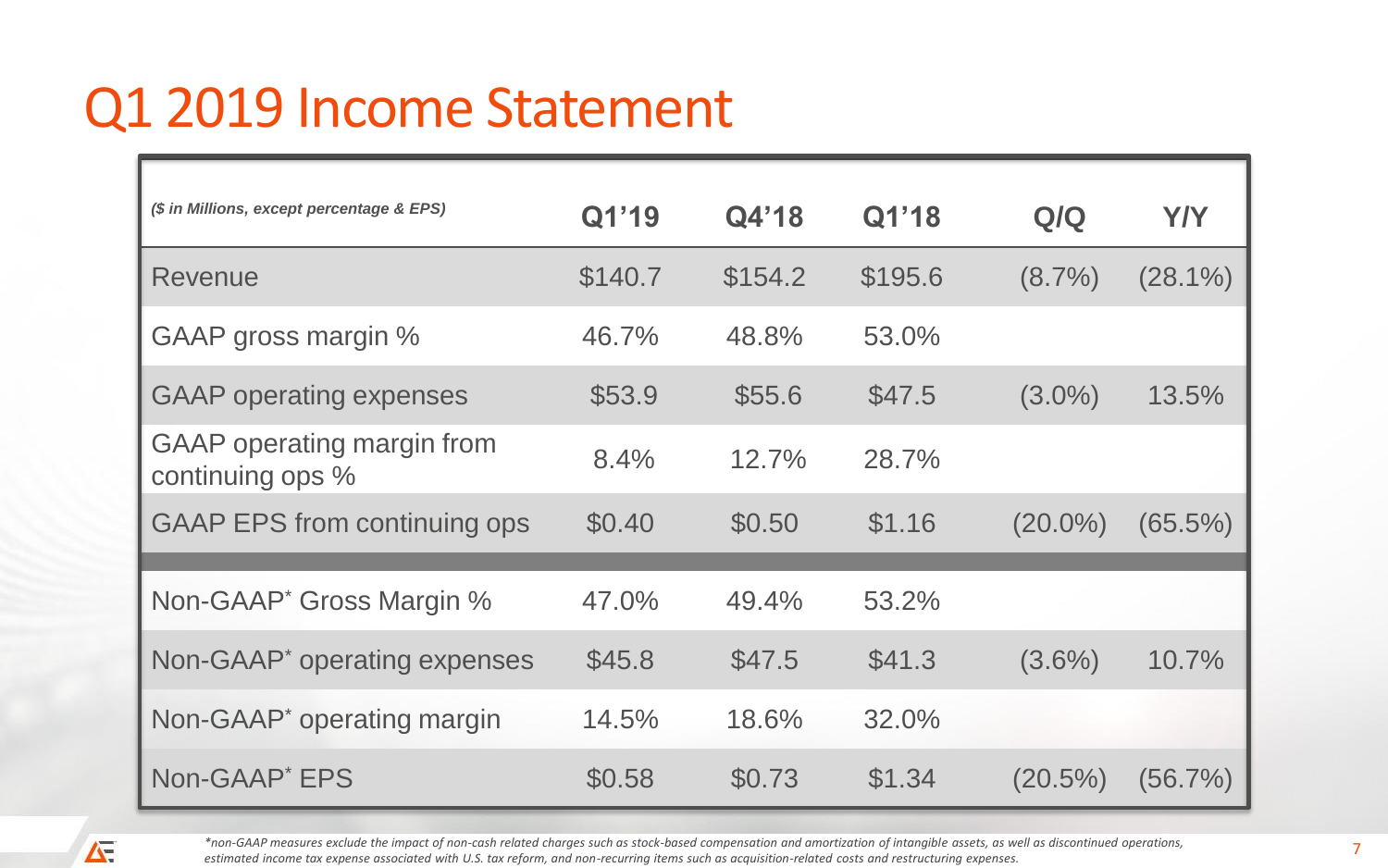# Q1 2019 Balance Sheet and Cash Flow

- Generated \$6.9 million in cash flow from continuing operations in Q1
- Cash and Investments balance increased to \$353.7 million
- Paused share repurchase
	- ― Due to large repurchases in 2018 and projected Q1 cash flow
- Inventory turns at 3.0x; DSO 65 days; DPO 53 days
	- Inventory increased \$1 million from the end of Q4 on timing of materials receipts

| (\$ in Millions)               | Q1'19   | Q4'18   |
|--------------------------------|---------|---------|
| Cash &<br>Investments          | \$353.7 | \$351.8 |
| <b>Accounts</b><br>Receivable  | \$102.4 | \$100.4 |
| Inventory                      | \$99.1  | \$98.0  |
| <b>Total Assets</b>            | \$857.0 | \$816.5 |
| Liabilities                    | \$234.8 | \$209.2 |
| Shareholders'<br><b>Equity</b> | \$622.1 | \$607.3 |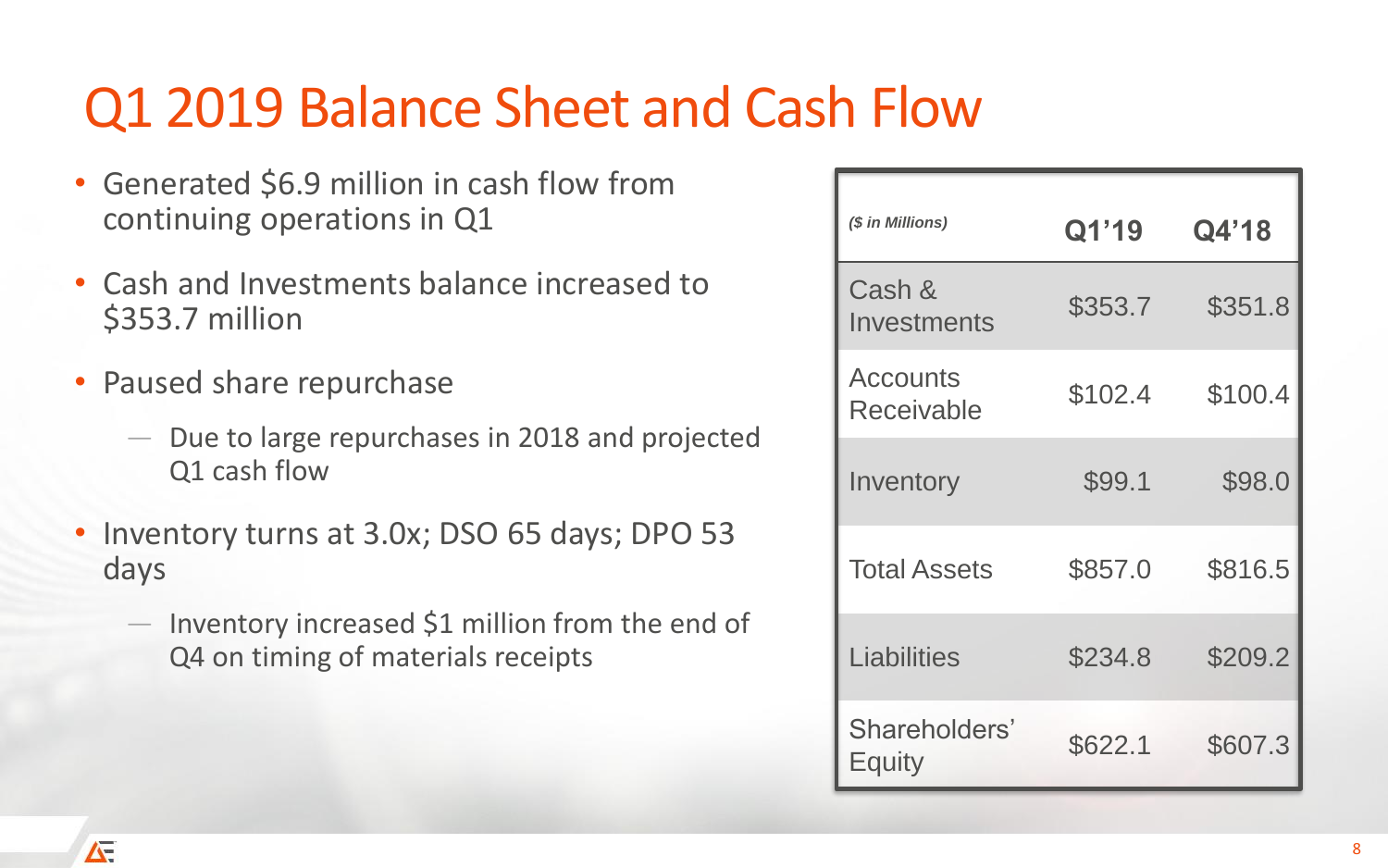### Q2 2019 Guidance\*

|                                            | Q2 2019 |                          |        |  |  |  |
|--------------------------------------------|---------|--------------------------|--------|--|--|--|
| Revenue                                    | \$130M  | $\qquad \qquad -$        | \$140M |  |  |  |
| <b>GAAP EPS from continuing operations</b> | \$0.10  | $\overline{\phantom{0}}$ | \$0.25 |  |  |  |
| Non-GAAP** EPS                             | \$0.25  | $\qquad \qquad -$        | \$0.40 |  |  |  |

*\*Estimates as of Q1 2019 earnings conference call. The company assumes no obligation to update guidance.* 

*\*\*Q2 2019 non-GAAP measures exclude the impact of non-cash related charges such as stock-based compensation and amortization of intangible assets, as well as discontinued operations and non-recurring items such as acquisition-related costs and restructuring expenses.*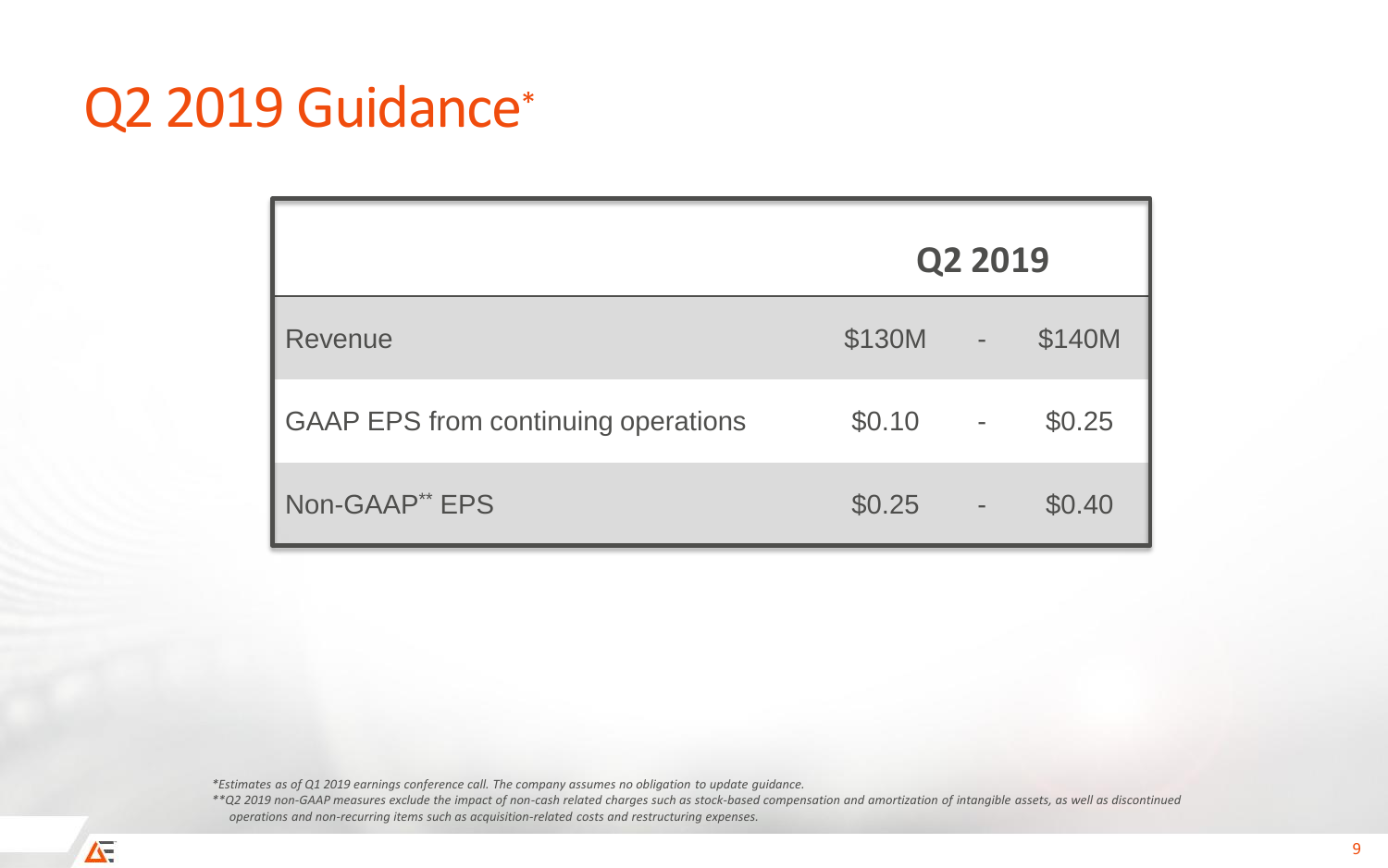### Non-GAAP Measures

This presentation GAAP and non-GAAP income and per-share earnings data and other GAAP and non-GAAP financial information. Advanced Energy's non-GAAP measures exclude the impact of non-cash related charges such as stock-based compensation and amortization of intangible assets, as well as discontinued operations and nonrecurring items such as acquisition-related costs and restructuring expenses. Additionally, the first quarter non-GAAP results exclude estimated income tax expense associated with U.S. tax reform. The non-GAAP measures included in this release are not in accordance with, or an alternative for, similar measures calculated under generally accepted accounting principles and may be different from non-GAAP measures used by other companies. In addition, these non-GAAP measures are not based on any comprehensive set of accounting rules or principles. Advanced Energy believes that these non-GAAP measures provide useful information to management and investors to evaluate business performance without the impacts of certain non-cash charges and other charges which are not part of the company's usual operations. The company uses these non-GAAP measures to assess performance against business objectives, make business decisions, develop budgets, forecast future periods, assess trends and evaluate financial impacts of various scenarios. In addition, management's incentive plans include these non-GAAP measures as criteria for achievements. Additionally, the company believes that these non-GAAP measures, in combination with its financial results calculated in accordance with GAAP, provide investors with additional perspective. While some of the excluded items may be incurred and reflected in the company's GAAP financial results in the foreseeable future, the company believes that the items excluded from certain non-GAAP measures do not accurately reflect the underlying performance of its continuing operations for the period in which they are incurred. The use of non-GAAP measures has limitations in that such measures do not reflect all of the amounts associated with the company's results of operations as determined in accordance with GAAP, and these measures should only be used to evaluate the company's results of operations in conjunction with the corresponding GAAP measures. Please refer to the Form 8-K regarding this release furnished today to the Securities and Exchange Commission.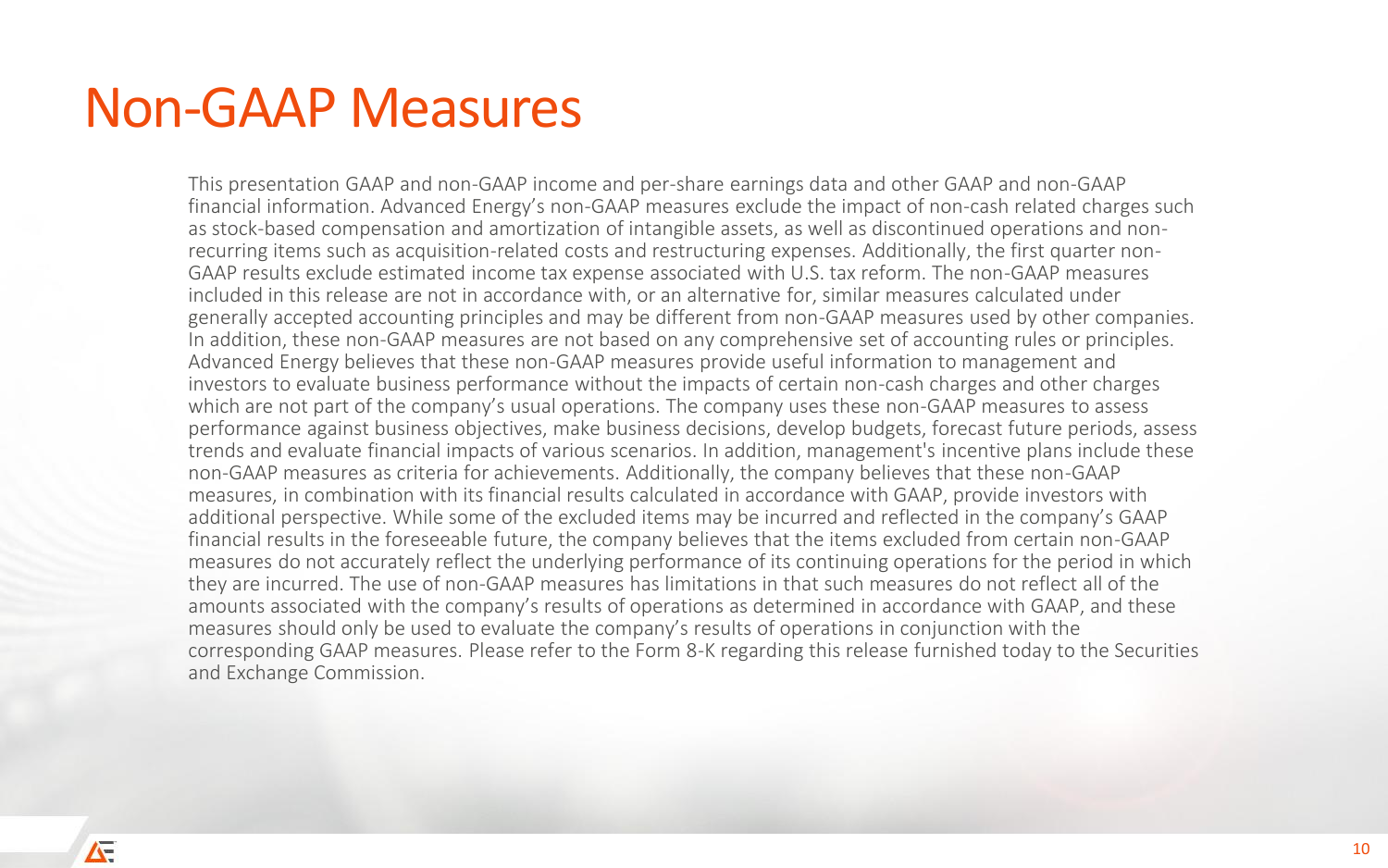# Reconciliation of GAAP to non-GAAP\* Measures

#### **Reconciliation of Non-GAAP measure - operating expenses and operating income, excluding certain items (in thousands) Three Months Ended**

|                                                            | March 31. |           |            | December 31,       |  |
|------------------------------------------------------------|-----------|-----------|------------|--------------------|--|
|                                                            |           | 2019      | 2018       | 2018               |  |
| Gross profit from continuing operations, as reported       | \$        | 65,740 \$ | 103,645 \$ | 75,188             |  |
| Adjustments to gross profit:                               |           |           |            |                    |  |
| Stock-based compensation                                   |           | 233       | 351        | 166                |  |
| Facility expansion and relocation costs                    |           | 170       |            | 354                |  |
| Acquisition-related costs                                  |           |           |            | 411                |  |
| Non-GAAP gross profit                                      |           | 66,143    | 103,996    | 76,119             |  |
| Operating expenses from continuing operations, as reported |           | 53,949    | 47,542     | 55,618             |  |
| Adjustments:                                               |           |           |            |                    |  |
| Amortization of intangible assets                          |           | (1,973)   | (1,257)    | (1,816)            |  |
| Stock-based compensation                                   |           | (2,966)   | (4,143)    | (2,077)            |  |
| Acquisition-related costs                                  |           | (1,511)   | (350)      | (416)              |  |
| Facility expansion and relocation costs                    |           | (74)      | (476)      |                    |  |
| Restructuring charges                                      |           | (1,673)   |            | (3,836)            |  |
| Non-GAAP operating expenses                                |           | 45,752    | 41,316     | 47,473             |  |
| Non-GAAP operating income                                  | \$        | 20.391 \$ | 62.680     | 28,646<br><b>S</b> |  |

#### **Reconciliation of Non-GAAP measure - operating expenses and operating income, excluding certain items Three Months Ended**

|                                                            | March 31. | December 31, |       |
|------------------------------------------------------------|-----------|--------------|-------|
|                                                            | 2019      | 2018         | 2018  |
| Gross profit from continuing operations, as reported       | 46.7%     | 53.0%        | 48.8% |
| Adjustments to gross profit:                               |           |              |       |
| Stock-based compensation                                   | 0.2       | 0.2          | 0.1   |
| Facility expansion and relocation costs                    | 0.1       |              | 0.2   |
| Acquisition-related costs                                  |           |              | 0.3   |
| Non-GAAP gross profit                                      | 47.0      | 53.2         | 49.4  |
| Operating expenses from continuing operations, as reported | 38.3      | 24.3         | 36.1  |
| Adjustments:                                               |           |              |       |
| Amortization of intangible assets                          | (1.4)     | (0.6)        | (1.2) |
| Stock-based compensation                                   | (2.0)     | (2.1)        | (1.3) |
| Acquisition-related costs                                  | (1.1)     | (0.2)        | (0.3) |
| Facility expansion and relocation costs                    | (0.1)     | (0.2)        |       |
| Restructuring charges                                      | (1.2)     |              | (2.5) |
| Non-GAAP operating expenses                                | 32.5      | 21.2         | 30.8  |
| Non-GAAP operating income                                  | 14.5%     | 32.0%        | 18.6% |

### **Reconciliation of Non-GAAP measure - income excluding certain**

|    |           |           | December 31, |  |  |  |
|----|-----------|-----------|--------------|--|--|--|
|    | 2019      | 2018      | 2018         |  |  |  |
| \$ | 15.379 \$ | 46.339 \$ | 19,218       |  |  |  |
|    | 1.973     | 1,257     | 1,816        |  |  |  |
|    | 1,511     | 350       | 827          |  |  |  |
|    | 244       | 476       | 354          |  |  |  |
|    | 1,673     |           | 3,836        |  |  |  |
|    |           | 1,853     | 1,452        |  |  |  |
|    | (851)     | (309)     | (1, 198)     |  |  |  |
|    | 19.929    | 49,966    | 26,305       |  |  |  |
|    | 2,463     | 3.460     | 1,705        |  |  |  |
|    | 22,392    | 53,426    | 28,010       |  |  |  |
|    |           |           | March 31.    |  |  |  |

**Three Months Ended** 

#### **Reconciliation of Non-GAAP measure - per share earnings excluding**

| certain items                                                      |  | <b>Three Months Ended</b> |  |       |  |              |  |  |
|--------------------------------------------------------------------|--|---------------------------|--|-------|--|--------------|--|--|
|                                                                    |  | March 31.                 |  |       |  | December 31. |  |  |
|                                                                    |  | 2019                      |  | 2018  |  | 2018         |  |  |
| Diluted earnings per share from continuing operations, as reported |  | $0.40 \text{ }$ \$        |  | 1.16S |  | 0.50         |  |  |
| Add back:                                                          |  |                           |  |       |  |              |  |  |
| per share impact of Non-GAAP adjustments, net of tax               |  | 0.18                      |  | 0.18  |  | 0.23         |  |  |
| Non-GAAP per share earnings                                        |  | 0.58                      |  | 1.34  |  | 0.73         |  |  |



11 11 *\*non-GAAP measures exclude the impact of non-cash related charges such as stock-based compensation and amortization of intangible assets, as well as discontinued operations, estimated income tax expense associated with U.S. tax reform, and non-recurring items such as acquisition-related costs and restructuring expenses.*